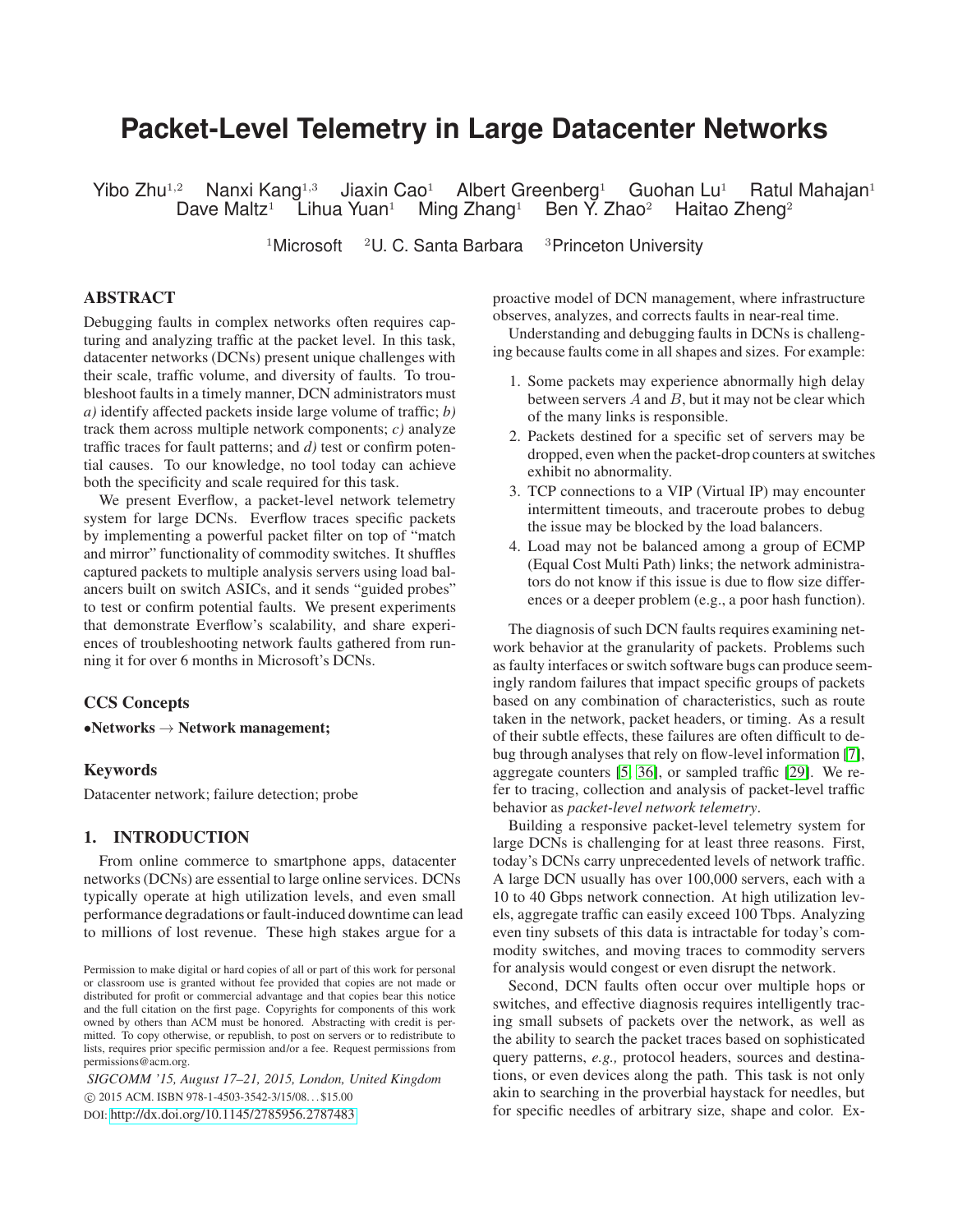isting systems that rely on packet-level analysis [\[14,](#page-12-2) [31\]](#page-12-3) indiscriminately trace packets; they cannot scale to the size of large DCNs or search for packets based on complex patterns.

Finally, passive tracing alone, which captures an instantaneous snapshot of the network, has limited effectiveness. The traces observed in the snapshot may not be enough to identify whether the problem is transient or persistent, and they may not provide enough information to localize the problem. For example, when we see a packet trace stops before reaching its final destination, we may not be able to tell if this is due to a random drop or a blackhole.

We present Everflow, a network telemetry system that provides scalable and flexible access to packet-level information in large DCNs. To consistently trace individual packets across the network, Everflow uses "match and mirror." Commodity switches can apply actions on packets that match on flexible patterns over packet headers or payloads; we use this functionality with mirroring packets to our analysis servers as the action. By installing a small number of well-chosen match-and-mirror rules means we can reap the benefits of packet-level tracing while cutting down the overhead by several orders of magnitude. To quickly search for patterns in large volumes of packet traces, we build a scalable trace collection and analytics pipeline. We leverage switch-based load balancing [\[12\]](#page-11-2) to distribute tracing and processing across multiple servers while preserving flow-level locality for efficient analysis. Finally, Everflow supports *guided probes* packets that are specially crafted and injected into the network to follow preset paths. Guided probes help validate the performance and behavior of individual devices or links.

Everflow has been deployed since August 2014 in part of Microsoft's DCN infrastructure, including a cluster of 37 switches and a larger cluster of 440 switches. Both clusters carry a wide range of application traffic. We have also deployed Everflow selectively on-demand to other production clusters to help debug tricky network faults. We capture our deployment experiences by describing several representative debugging cases in [§7,](#page-7-0) including latency problems, packet drops, routing loops, ECMP load imbalance, and protocolspecific issues around RDMA (Remote Direct Memory Access). In each case, we describe the observed symptoms, steps taken, and how a solution was found using Everflow.

We also perform detailed microbenchmarks to quantify the performance of Everflow along key aspects, including packet analysis rate, bandwidth and storage overhead, and overall system scalability. Our evaluations consistently show that all components of Everflow impose low overheads, and scale well to large DCNs with 100 Tbps of traffic.

In developing Everflow, we sought to address a real need for scalable, packet-level telemetry which can debug faults that are hard to tackle via conventional techniques. We prioritized usability and simplicity over functionality or features, *e.g.,* Everflow works on commodity switches and requires no specialized hardware. Our experiences with Everflow demonstrate that it scales well to large DCNs, and provides significant benefits to network administrators.

# <span id="page-1-0"></span>**2. PACKET-LEVEL NETWORK TELEMETRY**

Operational DCNs comprise a wide range of hardware and software components, including multiple types of switches, load balancers, and servers dedicated for processing and storage. Faults can and do arise from any single or combination of components, which makes debugging quite challenging in practice. In this section, we describe a number of sample faults that commonly occur in large DCNs, to illustrate why conventional tools are insufficient and why packet-level network telemetry is useful.

**Silent packet drops:** drops not reported by the culprit switch (*e.g.,* discard counters are zero). This situation may occur due to software bugs or faulty hardware on the switch. Although such drops can be detected on end hosts (*e.g.,* by monitoring TCP retransmissions), it is quite tricky to localize the culprit switch using conventional tools because of the large number of switches in DCNs. With consistent tracing of specific packets across switches, we can immediately locate the last hop switch where the victim packets appear as well as their expected next hop switch(es). We then send guided probes to each next hop switch to confirm the culprit.

**Silent blackhole:** the type of routing blackhole that does not show up in forwarding tables. Therefore it cannot be detected by tools that examine forwarding table entries [\[22,](#page-12-4) [23\]](#page-12-5). Silent blackhole can happen due to corrupted entries in TCAM tables. Packet-level network tracing will allow us to detect and localize a silent blackhole similar to how we deal with silent packet drops.

**Inflated end-to-end latency:** high latency for a flow. It is yet another problem that is easy to detect by end hosts, but can be difficult to debug using conventional tools. With packet-level network traces across switches, this problem becomes trivial, since we can obtain hop-by-hop latencies between the two end points.

**Loops from buggy middlebox routing:** routing problems caused by middleboxes instead of switches (or routers). This may happen when a middlebox incorrectly modifies a packet and its forwarding behavior (see [§7.3\)](#page-9-0). Such a problem cannot be found by examining the switch routing or forwarding tables because the tables are all correct. Given the network trace of a packet, we can easily identify such a problem as the trace will violate basic invariants such as loop-freedom.

Load imbalance: the problem of (5-tuple) flows being forwarded unevenly by a group of ECMP links. The naive detection method of comparing load counters at ECMP links can have false positives, since link load differences may actually be caused by differences in flow size (to be expected). Even when load imbalance is confirmed, the counters are too coarse-grained to answer key questions for debugging, such as "is the imbalance caused by flows that match specific patterns?" A packet-level network telemetry system allows us to count the number of specific 5-tuple pattern flows mapped to each link and thus offers a more reliable and direct method of detection and debugging.

**Protocol bugs:** bugs in the implementation of network protocols such as BGP, PFC (Priority-based Flow Control)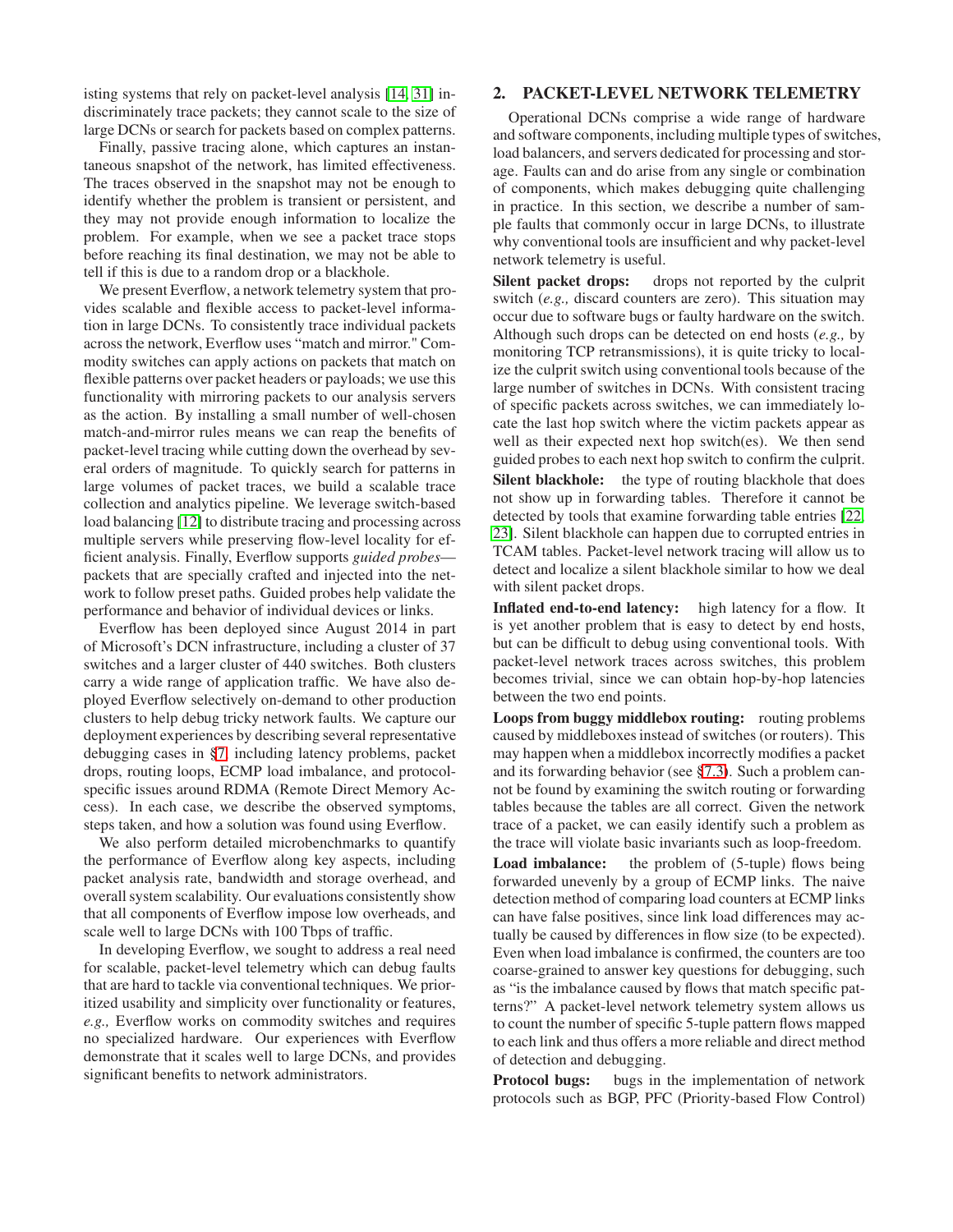and RDMA (Remote Direct Memory Access). When a protocol misbehaves, performance and reliability of the network suffers. Troubleshooting protocol bugs is tricky, because many protocols are implemented by third-party (switch and NIC) vendors and cannot be easily instrumented. Tracing the packets of these protocols offers a reliable yet independent way to identify protocol misbehaviors. Here network telemetry is particularly suitable because host-based tracing may be too expensive (*e.g.,* for RDMA) or unavailable (*e.g.,* for PFC and BGP).

## **3. OVERVIEW OF EVERFLOW**

This section outlines the challenges in designing a scalable packet-level network telemetry system and introduces the key ideas in Everflow to address these challenges.

## <span id="page-2-2"></span>**3.1 Design challenges**

**Tracing and analysis scalability.** The first challenge facing packet-level network telemetry for large DCNs is scalability of trace collection. As mentioned earlier, the traffic in a large DCN (with 100,000+ servers) can easily go beyond 100 Tbps. Tracing packets at this scale will consume a tremendous amount of network and server resources. Consider a typical scenario where the average packet size is 1,000 bytes, each mirrored packet is truncated to 64 bytes (the minimum Ethernet frame size), and the network diameter is 5 hops (in a typical 3-tier Clos topology). If we simply trace every packet at every hop, as proposed in Packet History [\[14\]](#page-12-2), the tracing traffic will be  $\frac{64B}{1000B} \times 5(hops) \times$  $100(Tbps) = 32(Tbps).$  $100(Tbps) = 32(Tbps).$ <sup>1</sup> Such a high rate of tracing traffic may cause congestion and packet drops, especially when network utilization is already high.

A similar same scalability challenge applies to trace analysis. Because commodity switches have limited storage and CPU power, traced packets must be sent to servers for analysis. Even assuming a server can process tracing traffic at line rate (10 Gbps), we will still need  $\frac{32(Tbps)}{10(Gbps)} = 3,200$  servers for analysis which is prohibitively expensive.

Done naively, the situation can be worse. For most types of analysis (see [§4.1](#page-4-0) for details) require the per-hop trace of the same packets to be sent to the same analysis server. This stickiness can be achieved by having switches send traced packets to a set of reshufflers which then reshuffle the packets according to the hash of the packet header. Adding these reshuffling servers will double the total number of servers.

**Limitations of passive tracing.** In practice, passive tracing alone may not provide enough information for network troubleshooting. Fig  $1(a)$  shows a scenario where a packet p is last seen at switch  $S_1$  but not at the next hop switch  $S_2$ . Although this situation indicates that p is dropped at  $S_2$ , one cannot determine whether the problem is transient (which could be ignored) or persistent (which requires attention).

One possible solution is to correlate multiple traces with dropped packet at  $S_2$ . However, there may not be enough traces available for such correlation because: i) the victim flows may have very few packets; ii) only a small fraction of packets are traced due to sampling. Even if we could know it is a persistent drop event, we will still have difficulty in figuring out whether this is a random drop (*e.g.,* due to a faulty cable) or a blackhole that only drops the packets of certain 5-tuples.

Fig  $2(a)$  shows another scenario where a packet p traverses switches  $S_1$  and  $S_2$  and the two traced packets are sent to an analyzer A. To avoid the clock synchronization problem on  $S_1$  and  $S_2$ , we try to calculate the latency of link  $(S_1, S_2)$ using the timestamps of the two traced packets on A. However, this cannot be done because the path  $S_1 \rightarrow A$  can be quite different from the path  $S_2 \rightarrow A$ .

## <span id="page-2-3"></span>**3.2 Key ideas**

Everflow addresses these challenges with four key ideas. The first three tackle the scalability challenge while the last one overcomes the limitations of passive tracing.

**Match and mirror on switch.** Commodity DCN switches can match based on pre-defined rules and then execute certain actions (*e.g.,* mirror and encapsulate), which do not change original packet forwarding behavior. Everflow leverages this capability to reduce tracing overhead. Specifically, we design three types of matching rules to handle common DCN faults ([§2\)](#page-1-0). This rule set is by no means exhaustive and can be expanded to other types of faults.

*First*, we design matching rules to capture every flow in DCNs. The most straightforward rule is to randomly *trace* 1 out of  $n$  packets,<sup>[2](#page-2-1)</sup> which is heavily biased towards large flows. In a DCN where the flow size distribution is highly skewed, this approach will miss many small flows. Yet these small flows are often associated with customer-facing, interactive services with strict performance requirements. To cover small flows, we configure a new set of rules that match based on the TCP SYN, FIN and RST fields in packets. Since DCN traffic is typically dominated by TCP [\[21\]](#page-12-6), these rules allow us to trace every TCP flow in DCNs.

*Second*, we configure additional matching rules to enable flexible tracing. Basic TCP matching may not catch every type of fault, *e.g.,* the packet drops in the middle of a TCP flow. In fact, the exact set of traced packets that are needed depends on the nature of the fault. For instance, we may want to trace the packets of a particular application, with a specific port number, or between certain pairs of servers. To support such flexible tracing, we allow the packets to be marked by a special "debug" bit in the header. The marking criteria can be defined in any manner, as long as the total tracing overhead stays below a threshold. In the switches, we install a rule to trace any packet with the "debug" bit

<span id="page-2-0"></span><sup>1</sup>Packet History [\[14\]](#page-12-2) proposed techniques to reduce the bandwidth overhead. But these techniques require heavy modifications to both switching ASIC and the host networking stack and are thus hard to deploy in current networks.

<span id="page-2-1"></span><sup>&</sup>lt;sup>2</sup>This differs from the random sampling in sFlow  $[29]$  – Everflow ensures the same set of packets will be sampled and traced across all switches while in sFlow different switches may sample a different set of packets. That is one of the reasons why we cannot use sFlow for tracing in our system.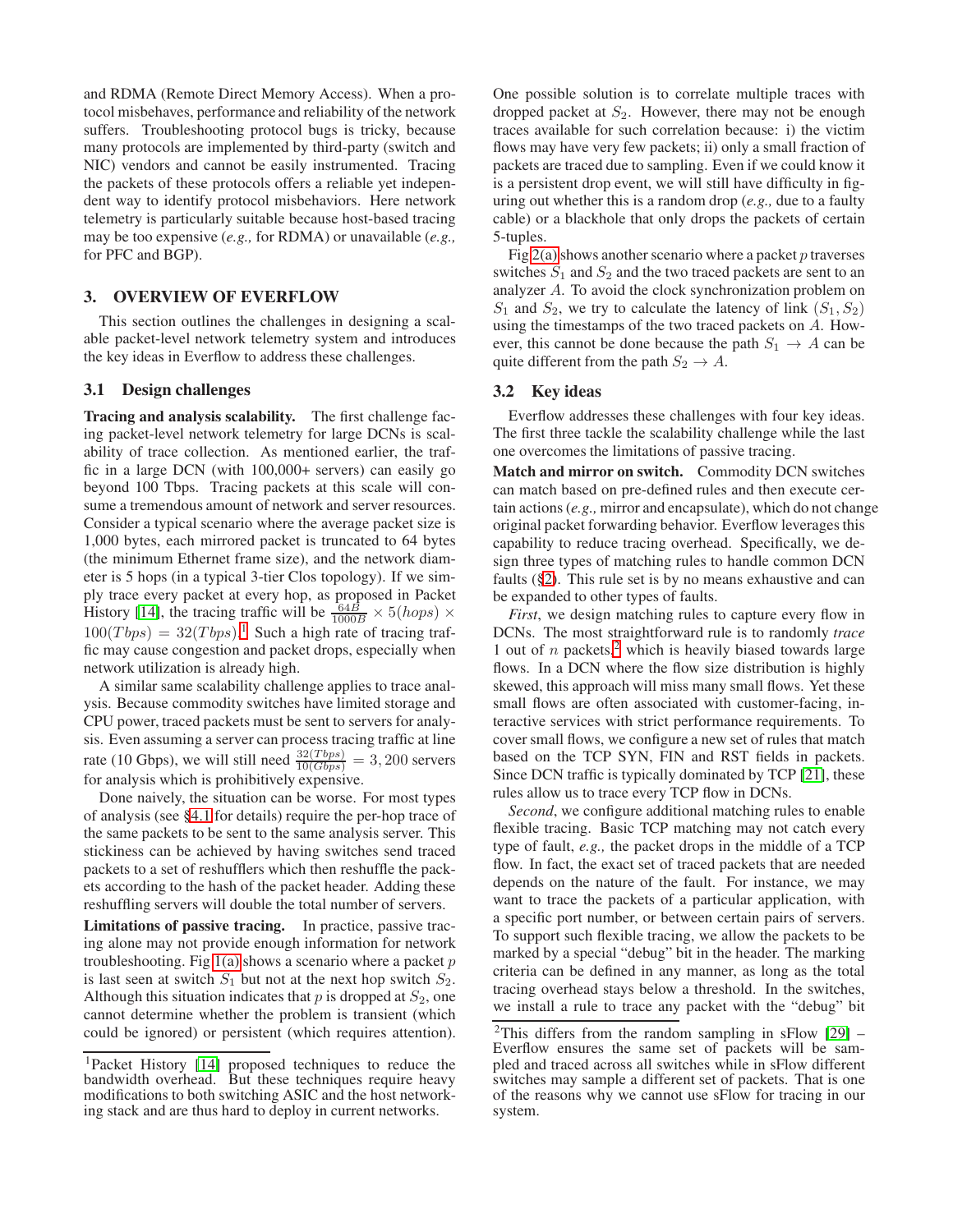<span id="page-3-0"></span>

(a) Passive tracing is insufficient



<span id="page-3-1"></span>

**Analyzer** 

(a) Extracting link latency from passive tracing is hard



<span id="page-3-5"></span>(b) Guided probing can accurately measure link latency

<span id="page-3-4"></span>

# **Figure 1: Debugging packet drops**

**Figure 2: Measuring link latency**

<span id="page-3-2"></span>

(a) Encapsulation breaks the packet trace



<span id="page-3-3"></span>(b) Obtaining the complete packet trace by matching on inner header

## **Figure 3: Handling packet encapsulation**

set, which is similar to how a software developer sets the debug flag during compilation to enable fine-grained tracing in their code. As a result, Everflow can efficiently trace any subset of regular data packets.

Finally, our tracing coverage goes beyond data packets. A DCN has a small amount of traffic associated with network protocols such as BGP, PFC, and RDMA. We call it *protocol traffic* to distinguish from regular data traffic. Although the absolute volume of the protocol traffic is small, it is critical for the overall DCN health and performance. Thus, Everflow has rules to trace all the protocol traffic.

**Scalable trace analyzers.** Although matching rules limit tracing overhead, the total amount of tracing traffic can still be huge because of the sheer scale of the DCN. To reduce analysis overhead, we observe that at any time only a tiny fraction of the traced packets  $\left($ <0.01%) will exhibit abnormal behaviors (*e.g.,* loops or drops). This observation motivates us to treat abnormal packet traces differently from normal traces, *e.g.,* keep detailed, per-hop state for the former and aggregate, per-device state for the latter. As we explain in [§4.1,](#page-4-0) this differential treatment helps reduce analysis overhead by three orders of magnitude. If needed, we can selectively recover the lost information in the normal traces via guided probes (described below).

**Switch-based reshuffler.** As mentioned in [§3.1,](#page-2-2) we need a low-cost way to reshuffle a large volume of tracing traffic. We leverage work on turning a commodity switch into a hardware Mux (HMux) for load balancing [\[12\]](#page-11-2). The idea is to first define a VIP (virtual IP) on an HMux, which will map to a set of DIPs (direct IPs) where each DIP corresponds to an analysis server. We then configure all switches to send traced packets to the VIP. When a traced packet  $p$  reaches the HMux, the HMux redirects  $p$  to a DIP based on the hash of p's 5-tuple. This ensures that the traced packets of the same 5-tuple will be redirected to the same DIP.

An HMux can reshuffle traffic using the full forwarding capacity of a switch (typically  $> 1$  Tbps). This is at least 100 times faster than a server with a 10 Gbps NIC, and dramatically cuts down the cost of reshuffling. We can further increase reshuffling capacity by configuring multiple HMuxes with the same VIP [\[12\]](#page-11-2).

We need to pay special attention to encapsulated packets. (For now, let us ignore traced packets that are also encapsulated. We explain how to handle them in [§6.1.](#page-6-0)) Packet encapsulation is often used in DCNs for load balancing [\[28\]](#page-12-7) and network virtualization [\[24\]](#page-12-8). Fig [3\(a\)](#page-3-2) shows an example of how a SLB (Software Load Balancer) Mux may break the trace analysis. The original destination IP of a packet  $p$  is a VIP (Virtual IP). A Mux will encapsulate  $p$  with a new DIP (Direct IP) as the destination. Because of this, the traced packets of the original  $p$  and the encapsulated  $p$  are sent to two different analyzers, and are processed separately. To address this problem, we install a rule that matches on the inner header of an encapsulated packet, and configure HMuxes to hash based on inner header fields. This allows us to trace p's complete path from source to DIP (see Fig [3\(b\)\)](#page-3-3).

**Guided Probing.** As mentioned earlier, a packet drop could happen due to multiple reasons. Sometimes, passive tracing alone may be insufficient to disambiguate between these possibilities. This ambiguity leads to the following question: what if we could arbitrarily replay a packet trace? More specifically, what if we could inject any desired packet into any desired switch and trace the behavior of the injected packet (by setting its debug bit)? We call this *guided probing* and will describe it in more detail in [§6.2.](#page-6-1)

One immediate use of guided probing is to recover the lost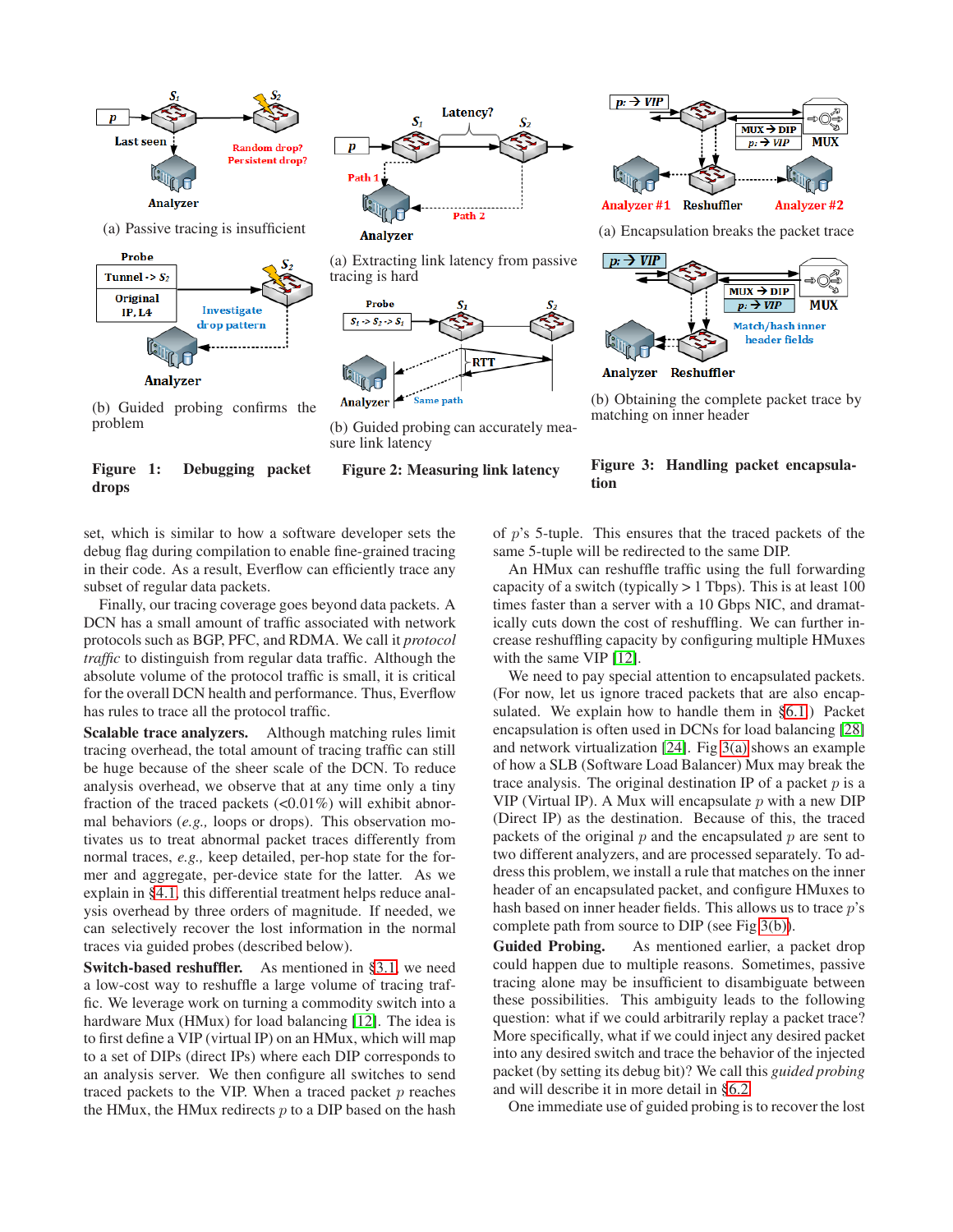tracing information due to trace sampling or aggregation. To recover the trace of any packet  $p$ , we simply need to inject  $p$ into the first hop switch (with its debug bit set).

Further, guided probing is useful in overcoming the limitations of passive tracing. In the example of Fig [1\(b\),](#page-3-4) we can inject multiple copies of  $p$  into switch  $S_2$  to see whether  $p$  is dropped persistently or not. In addition, we can craft probe packets with different patterns (*e.g.,* 5-tuples) to see if the drops are random or specific to certain 5-tuples. Such probing cannot debug transient faults because they may disappear before probing is initiated. We consider this limitation acceptable because persistent faults usually have a more severe impact than transient ones.

We extend guided probing such that it can not only inject a packet into a desired switch but also cause a packet to traverse a desired sequence of hops (similar to source routing). This extension allows us to measure the roundtrip latency of any link in the network, as illustrated in Fig [2\(b\).](#page-3-5) A probe packet p is instructed to traverse  $S_1 \rightarrow S_2 \rightarrow S_1$ . Because  $p$  traverses  $S_1$  twice,  $S_1$  will generate two traced packets of p at time  $t_1$  and  $t_2$  separately, and  $t_2 - t_1$  equals to the roundtrip latency of link  $(S_1, S_2)$ .

Since many commodity switches today do not provide the timestamping function, we cannot obtain  $t_1$  and  $t_2$  directly. However, observer that the two traced packets of  $p$  are close in time (*e.g.,* within 1 ms) and take exactly the same path from  $S_1$  to the analyzer. Thus we can use the difference in their arrival time at the analyzer to approximate  $t_2 - t_1$ .

## <span id="page-4-2"></span>**4. TRACE COLLECTION AND ANALYSIS**

We now present the trace collection and analysis pipeline of Everflow. As shown in Fig [4,](#page-4-1) it consists of four key components: the *controller*, *analyzer*, *storage* and *reshuffler*. On top of that, there are a variety of *applications* that use the packet-level information provided by Everflow to debug network faults. The controller coordinates the other components and interacts with the applications. During initialization, it configures the rules on switches. Packets that match these rules will be mirrored to the reshufflers and the directed to the analyzers which output the analysis results into storage. The controller also provides APIs which allow Everflow applications to query analysis results, customize counters on the analyzers, inject guided probes, and mark the debug bit on hosts. We describe the analyzer and controller in this section and the reshuffler and storage in [§6.](#page-6-2)

## <span id="page-4-0"></span>**4.1 Analyzers**

The analyzers are distributed set of servers, each of which processes a portion of tracing traffic. The reshufflers will balance the loads among the analyzers and ensure that the traced packets of the same 5-tuple are sent to the same analyzer ([§3.2\)](#page-2-3). Each analyzer keeps two type of states: packet trace and counter.

**Packet trace.** The analyzer keeps a table of packet traces where each trace is a chain of the mirrored instances of the same original packet. A trace is uniquely identified by the 5-tuple and the IPID of the original packet. It has one copy



<span id="page-4-1"></span>**Figure 4: Everflow architecture**

of the full packet content and a set of per-hop information, including the IP address of the switch where the packet is mirrored, timestamp, TTL, source MAC address (to identify the previous hop), and DSCP/ECN. A trace is considered complete when no new packet arrives for 1 second (which is much smaller than the end-to-end latency inside a DCN).

For each complete packet trace, the analyzer checks for two types of problems: loop and drop. A loop exhibits as the same device appearing multiple times in the trace. A drop is detected when the last hop of the trace is different from the expected last hop(s) which can be computed using the DCN topology and routing policy. For example, the expected last hop of a packet destined to an internal IP address of the DCN is the ToR switch directly connected to the IP address. The expected last hops of a packet destined to an external IP address are the border switches of the DCN.

To correctly handle packet encapsulation due to SLB (see Fig [3\(a\)\)](#page-3-2), we merge the traces of an original packet  $p<sub>o</sub>$  and an encapsulated packet  $p_e$  if the 5-tuple and IPID of  $p_e$ 's inner IP header match those of  $p<sub>o</sub>$ 's IP header.

Despite of the use of match and mirror, the amount of packet traces can still be huge. To further reduce the storage overhead, each analyzer will only write to storage the traces that exhibit abnormal behaviors (*e.g.,* loop or drop), have the debug bit set (*e.g.,* guided probes), or correspond to the protocol traffic (*e.g.,* PFC and BGP). For the other traces (which represent a vast majority of all traces), each analyzer will aggregate them into the types of counters listed below and then periodically (*e.g.,* once every 10 seconds) write these counters into the storage. In the end, the controller combines the counters from individual analyzers into the final ones.

**Link load counters.** For each link, the analyzer will compute the aggregate load (*e.g.,* number of packets, bytes and flows) from the packet traces. Besides that, it may also compute more fine-grained load counters, *e.g.,* the load generated by certain prefixes or by intra-DC traffic. These finegrained load counters can be dynamically added or removed by Everflow applications via the controller.

**Latency counters.** The analyzer will compute the latency of each link from the traces of guided probes (see [§6.2\)](#page-6-1). For any packet trace that traverses a SLB Mux, it will also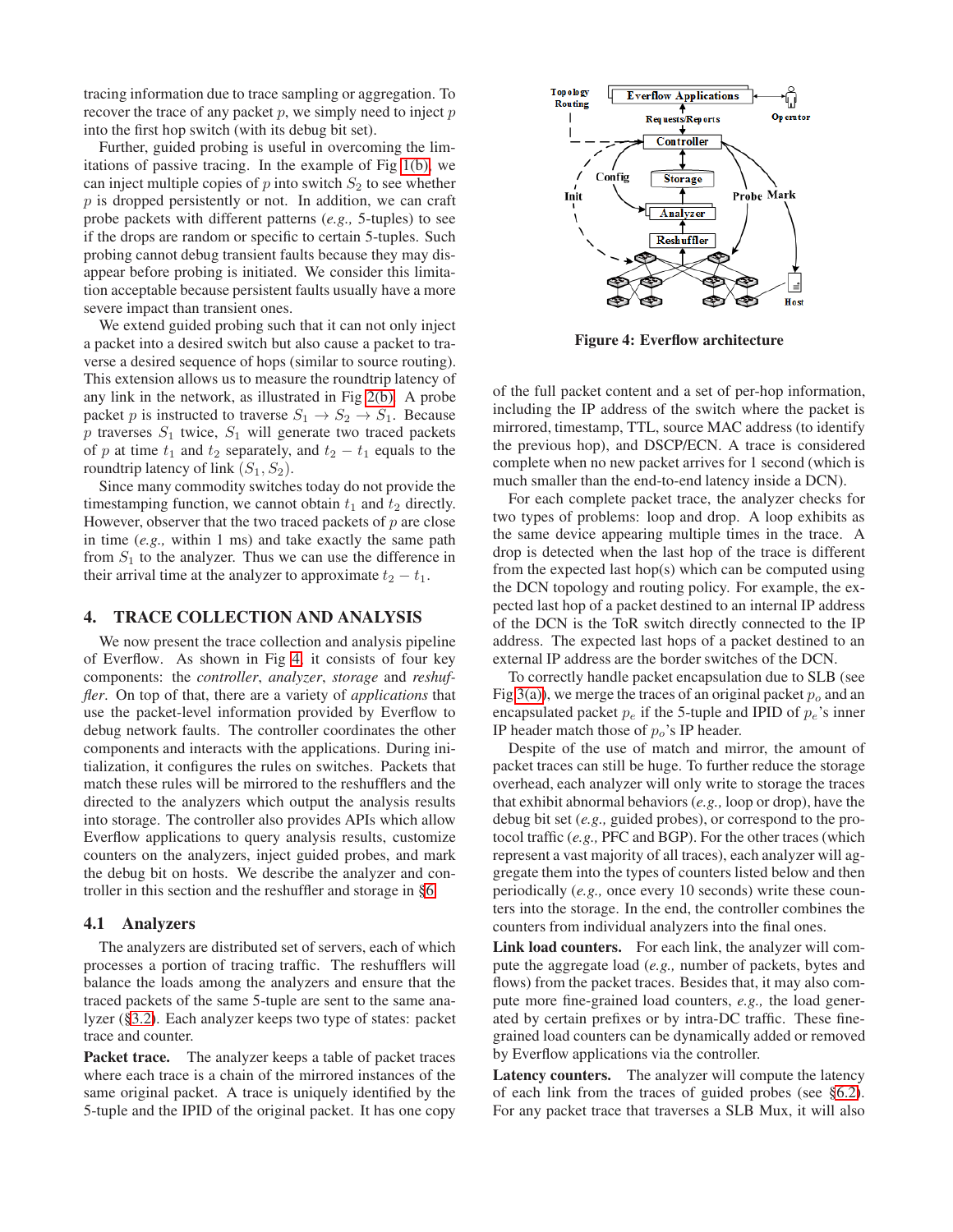

<span id="page-5-0"></span>**Figure 5: Detecting the drop of mirrored packets**

compute the latency of the Mux. This process is shown in Fig [3\(b\)](#page-3-3) where a Mux server is connected to a ToR switch that mirrors both the original packet  $p<sub>o</sub>$  and the encapsulated packet  $p_e$ . Because the mirrored instances of  $p_o$  and  $p_e$  will take the same path from the ToR switch to the same analyzer (as explained in [§3.2\)](#page-2-3), we can estimate the Mux latency using the arrival time difference between them at the analyzer. The estimated Mux latency includes the round trip latency of the link between the ToR switch and the Mux, which is negligibly small compared to the Mux latency. To save space, the analyzer will quantize individual latency samples into predefined bins in a latency histogram.

**Mirrored packet drop counters.** A mirrored packet may be dropped before reaching the analyzer. We can often infer such a drop from the packet trace. Fig [5](#page-5-0) shows that a packet p traverses switches  $S_1$  and  $S_2$ . However, p's trace contains only  $S_2$  but not  $S_1$ , clearly indicating that p's mirrored packet from  $S_1$  is dropped. In our current deployment, we found the drop rate is low (around 0.001%).

Sometimes mirrored packets may be dropped due to congestion near a particular reschuffler or analyzer. To further increase the reliability of our trace collection pipeline, we deploy multiple reshufflers and analyzers in different parts of the DCN and shift mirrored traffic away from any congested reshuffler and/or analyzer that exhibits a high mirrored packet drop rate.

#### <span id="page-5-1"></span>**4.2 Controller APIs**

Everflow applications interact with the controller via several APIs to debug various network faults. With these APIs, the applications can query packet traces, install fine-grained load counters, trigger guided probes, and selectively trace traffic by marking the debug bit.

*GetTrace(Filter, Condition, StartTime, EndTime)* is used to get the packet traces between  $StartTime$  and  $EndTime$ . The Filter parameter specifies the types of traced packets to be filtered and is similar to the widely-used display filter in Wireshark. It allows filtering based on the Ethernet, IP, TCP, or UDP headers of the original packets as well as the outer IP header of the mirrored packets (which contains the IP address of the switch that sends the mirrored packets as shown in Fig [6\)](#page-6-3). For example, the Filter "ip.proto ==  $6 \&\&$  ip.dst  $== 192.16.0.0/16$  & & switch  $== 10.10.0.10$ " matches all the TCP packets going to 192.16.0.0/16 and mirrored by switch 10.10.0.10. The Condition parameter specifies the properties of the traces that cannot be extracted from the packet headers. For example, it allows filtering based on whether the traces contain a drop or a loop, or have a SLB Mux latency larger than 1 ms (if the traces traverse a Mux).

*GetCounter(Name, StartTime, EndTime)* is used to retrieve the counter values between  $StartTime$  and  $EndTime$ . Each counter is identified by a descriptive  $Name$ , such as "SwitchX\_PortY\_TCP".

*AddCounter(Name, Filter) & RemoveCounter(Name)* are used to dynamically add or remove fine-grained load counters. The  $Filter$  parameter is the same as above.

*Probe(Format, Interval, Count)* is used to launch guided probes. The probing results can later be retrieved via  $GetTrace()$ and GetCounter(). The Interval and Count parameters specify the frequency and total number of probes to send. The Format parameter specifies the format of the probe packets, including the L3 and L4 headers. It is similar to the  $Filter$  parameter described above, with a minor change to support packet encapsulation. For example, "ip.src == SIP1, SIP2 &  $\&$  ip.dst == DIP1, DIP2  $\&\&$  ip.proto == 6" defines an IP-in-IP encapsulated TCP probe, whose outer source IP is SIP1, outer destination IP is DIP1, inner source IP is SIP2 and inner destination IP is DIP2.

*EnableDbg(Servers, Filter) & DisableDbg(Servers, Filter)* are used to mark or unmark packets with the debug bit on certain servers. The  $Filter$  parameter is the same as above. The controller accepts the  $EnableDbg()$  request if the total amount of traced traffic does not exceed system capacity.

## **5. EVERFLOW APPLICATIONS**

Writing applications using Everflow APIs is straightforward. We now present several example applications to debug the network faults described in [§2.](#page-1-0)

**Latency profiler.** Many DCN services, *e.g.,* search and distributed memory cache, require low latency. To find out why the latency between any pair of servers is too high, the latency profiler will first mark the debug bit of the TCP SYN packets between the two servers. From the traces of these packets, it knows the network devices on the path and then launches guided probes to measure the per-hop latency. Guided probing measures the roundtrip latency of each link instead of the one-way latency. This degree of localization suffices in practice. With this localization information, the profiler can quickly identify the network devices that cause the problem.

**Packet drop debugger.** Packet drops can severely degrade application performance, causing low throughput, timeouts or even unreachability. They are notoriously difficulty to debug as they happen due to many different reasons such as congestion, software bugs, or configuration errors. Our packet drop debugger routinely examines the packet traces that show packet drops. Given such a trace of a packet  $p$ , the debugger will infer the next hop switch  $S_n$  based on the last hop where  $p$  is captured. For example,  $S_n$  can be inferred either from p's output interface at the last hop switch or from the DCN topology and routing. After that, it will inject guided probes to  $S_n$  to determine whether the drops are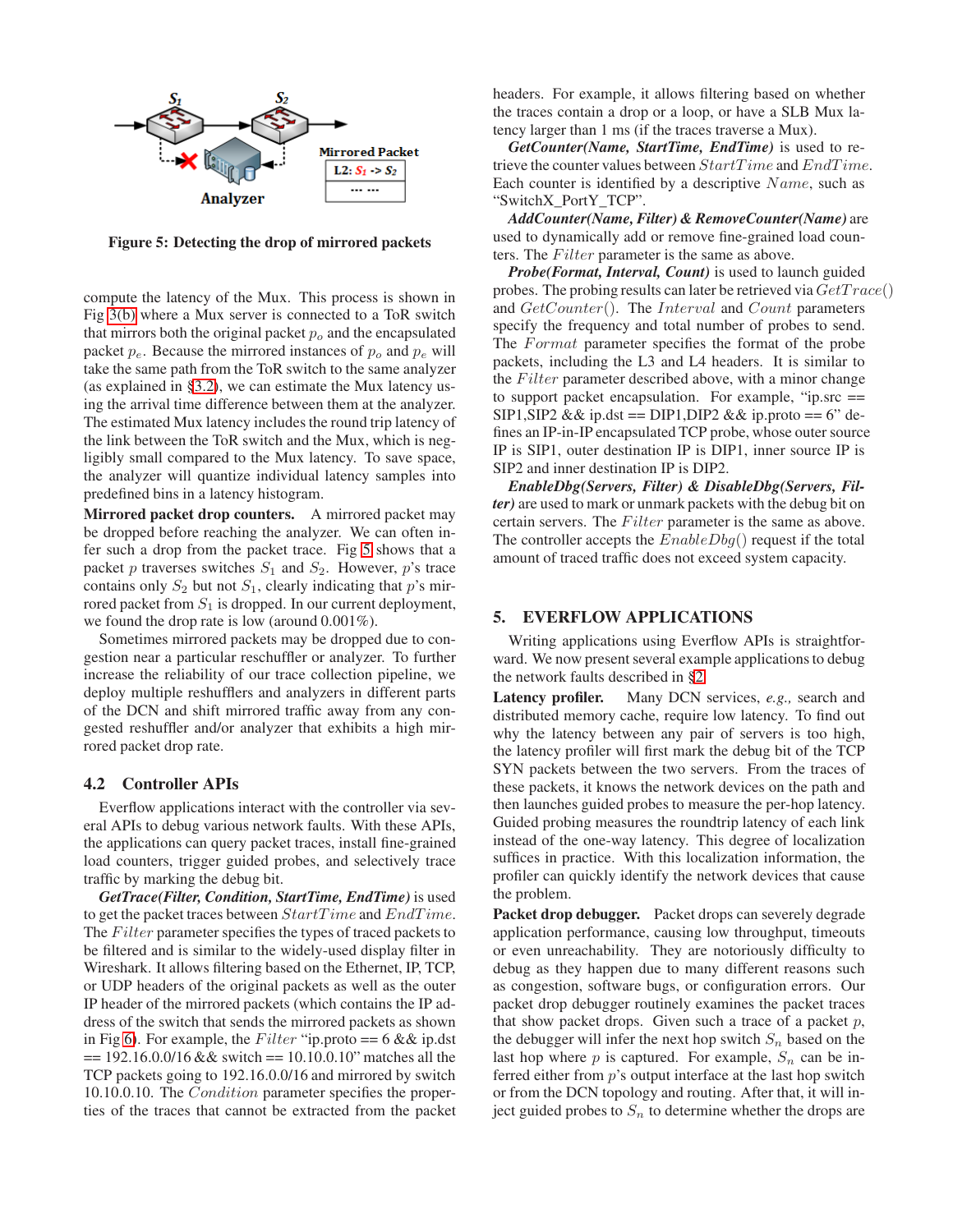persistent and, if so, whether the drops are random or have any patterns (*e.g.,* specific 5-tuples).

**Loop debugger.** Loops are uncommon in DCNs. However, when they do appear, they can cause unnecessary waste of resources or connectivity problems. Our loop debugger watches for packet traces that contain a loop. When a loop is detected, it first injects guided probes to see if the loop is persistent. If so, it reports the list of devices in the loop to the operators who can then break the loop by disabling one of the device interfaces. During this process, the debugger can continue to inject guided probes until the loop disappears.

**ECMP profiler.** In DCNs, switches often use ECMP to split traffic to the next hops. The load split may be uneven due to poor hash functions or routing problems, causing link congestion. For each switch, our ECMP profiler will monitor the aggregate load of all the links. When an uneven load split is detected, it will drill down through more fine-grained load counters to find out whether the uneven split impacts all traffic or just a subset (*e.g.,* the traffic from/to certain prefixes). The profiling results help the operators quickly detect and localize the problem.

**RoCEv2-based RDMA debugger.** RoCEv2-based [\[18\]](#page-12-9) RDMA (Remote Direct Memory Access) is an emerging protocol for achieving high throughput (40 Gbps) and ultra-low latency (several microseconds) with low CPU overhead. By leveraging PFC (Priority-based Flow Control) to enable a drop-free Ethernet fabric, the RDMA protocol implementation can be simplified and offloaded to the NIC. However, in our DCNs, we find that RDMA sometimes cannot attain its ideal performance due to software bugs in the NIC. Debugging these problems is hard because the NICs are built by third-party vendors and we have limited means to instrument the RDMA code on the NICs.

We build a RDMA debugger in Everflow. It traces all the control packets related to RDMA, such as PFC and NACK (Negative Acknowledgement). The control packet traces offer a reliable and yet independent way not only to observe the actual behavior of RDMA flows but also to debug the implementation issues inside the third-party vendor's code.

## <span id="page-6-2"></span>**6. IMPLEMENTATION**

The entire Everflow system is implemented in roughly 10K lines of code in C++. The five Everflow applications are written in roughly 700 lines of code in C# in total. Below, we omit the details of the controller (whose implementation is fairly straightforward) and the reshuffler (which is similar to the Mux described in Duet [\[12\]](#page-11-2)); we focus on other aspects instead.

#### <span id="page-6-0"></span>**6.1 Switch configurations**

By default, we configure rules in the TCAM table to match on TCP SYN/FIN/RST flags. We use a bit in the DSCP field as the debug bit, and  $n$  bits in the IPID field to sample 1 out of  $2^n$  packets. For example, by configuring a rule to match on 10 bits in the IPID field, we will sample 1 out of 1,024 packets. Since every switch has the same rules, the set of sampled packets will be consistent across all switches. For



<span id="page-6-3"></span>**Figure 6: Format of mirrored packet**

any encapsulated packet, we configure rules to match on its inner TCP/IP headers to ensure that it is sent to the same analyzer as its original packet ([§3.2\)](#page-2-3). Finally we configure rules to match on Ethernet type 0x8808 (L2 control packets including PFC), TCP port 179 (BGP packets), and RDMA NACK [\[17\]](#page-12-10). The total number of rules is around 20, which consumes only a small fraction of the TCAM table.

When a packet matches any rule, the switch will mirror it and encapsulate the mirrored packet using GRE (Generic Routing Encapsulation). Fig. [6](#page-6-3) shows the format of the GRE packet, where the source IP is the switch loopback IP, the destination IP is the VIP of the reshufflers, and the payload is the original packet (starting from the L2 header). Inside the GRE header, there is a protocol field which is used to indicate that this is an Everflow mirrored packet. We configure every switch with a blacklist rule to prevent mirroring a mirrored packet.

"Match and mirror" is completely done in a switch's data plane. This implementation leverages the huge packet processing capacity of switching ASIC and incurs zero overhead on a switch's CPU.

## <span id="page-6-1"></span>**6.2 Guided prober**

The key function of a prober is to inject any desired packet into any target switch S. It uses the raw socket APIs to craft arbitrary packet fields, *e.g.,* the IP and L4 (TCP, UDP, ICMP, etc.) headers. The crafted packet  $p$  has the debug bit set to enable tracing and carries a signature in the payload so that it can be easily identified by the Everflow analyzer. To send  $p$  to  $S$ , we leverage the decapsulation capability that is widely available on commodity switches. We first create the probe packet  $p'$  by encapsulating  $p$  with  $S$ 's loopback IP as the destination, and send  $p'$  out. We also configure a rule on S to decapsulate any encapsulated packet destined to  $S$ 's loopback IP address. Thus upon receiving  $p'$ ,  $S$  will decapsulate  $p'$  into  $p$  and then process  $p$  according to the normal forwarding logic.

In fact, we can extend the technique above to instruct  $p'$  to follow any desired route by encapsulating  $p$  multiple times. This can be used to measure the latency of any link  $(S_1, S_2)$ as shown in Fig [2\(b\).](#page-3-5) We simply need to craft  $p$  with  $S_1$  as the destination, encapsulate it with  $S_2$  as the destination, and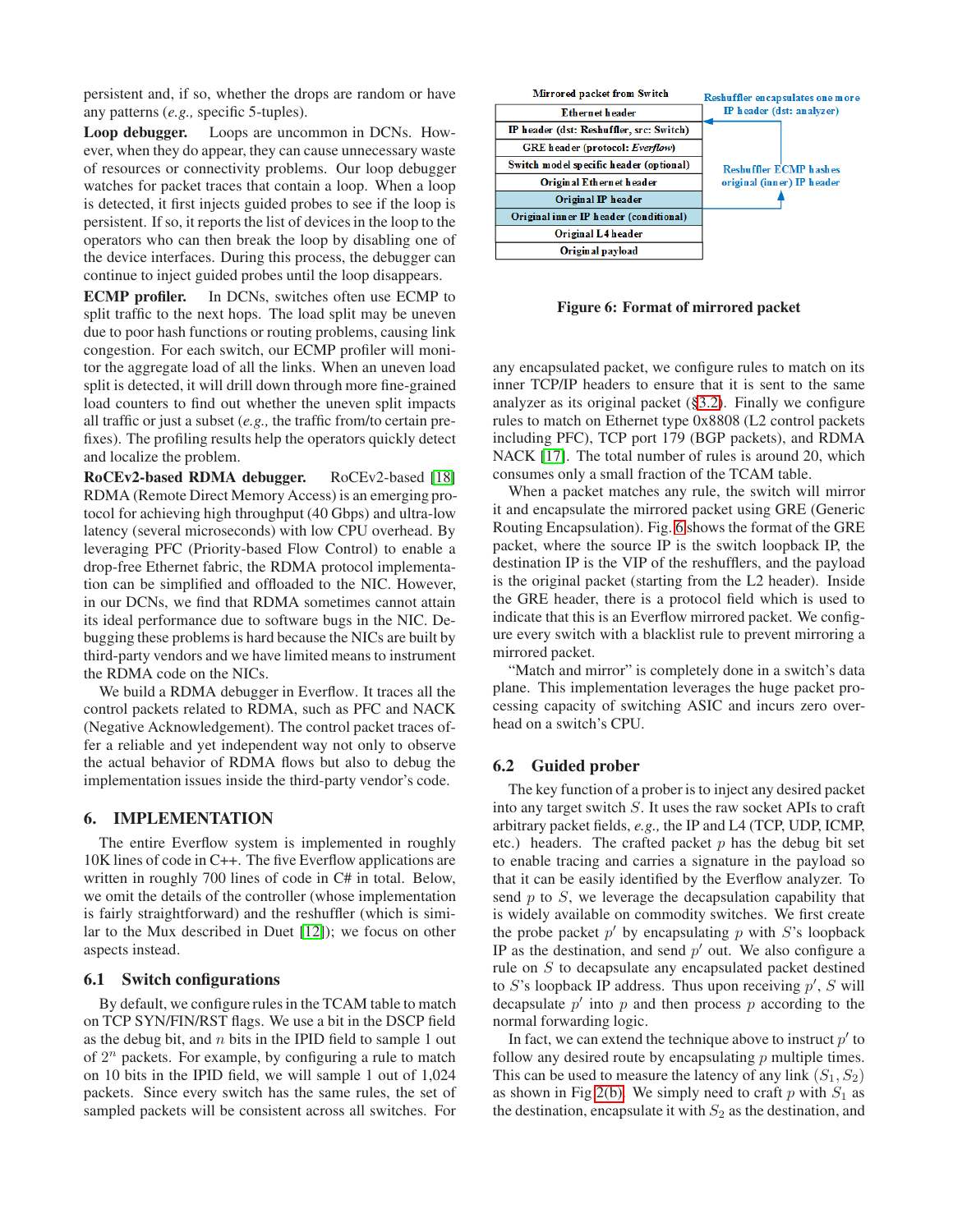encapsulate it again with  $S_1$  as the destination. The resulting p' will follow the route  $S_1 \rightarrow S_2 \rightarrow S_1$  as required in [§3.2.](#page-2-3)

To prevent guided probe packets from interfering with server applications, we deliberately set their TCP or UDP checksum incorrectly so that they will be discarded by servers.

#### **6.3 Analyzer**

The analyzers use a custom packet capturing library to capture mirrored packets. The library supports RSS (Receiver Size Scaling) [\[2\]](#page-11-3) which allows an analyzer to receive packets using multiple CPU cores. The library hashes packets to CPU cores based on source and destination IPs, using inner source and destination IPs if packets are encapsulated. We run multiple analysis threads to maximize throughput.

## **6.4 Storage**

The Everflow storage is built on top of SCOPE [\[6\]](#page-11-4)—a scalable, distributed data processing system. In SCOPE, data is modeled as tables composed of rows of typed columns. These tables can be processed by SQL-like declarative scripts, which support user-defined operators, such as extractors (parsing and constructing rows from a file), processors (row-wise processing), reducers (group-wise processing), and combiners (combining rows from two inputs).

We store packet traces in a multi-column table, where each row corresponds to a packet trace. The columns contain three parts of information about the packet trace. The first part is the full packet content. The packet header and payload are stored in separate columns to simplify processing. The second part is the per-hop information, *e.g.,* timestamp, TTL, source MAC address and DSCP-ECN. Since the number of hops is variable, we combine all the per-hop information into one column. The last part is the metadata of the trace, including the trace length, whether it is a guided probe, or whether it has a loop or a drop. The traces can be retrieved by the controller based on the *filter*, *condition*, and time range defined in [§4.2.](#page-5-1)

We also store the counters from all the analyzers in a table. Each row in the table represents one snapshot of a counter from an analyzer. Besides the key and value of the counter, a row also contains the analyzer's ID and the timestamp when the snapshot was taken. To respond to a counter query, the controller will sum up the counter values of the rows that match the given counter name and time range.

## <span id="page-7-0"></span>**7. DEPLOYMENT AND EXPERIENCE**

We deployed Everflow in two Microsoft DCN clusters in August 2014. The first one is a full deployment in a pre-production cluster (Cluster A) with 37 switches. The second one is a pilot deployment to 440 out of more than 2,500 switches in a production cluster (Cluster B). Both clusters carry traffic for many DC applications. In addition, we also enabled Everflow on certain production switches on demand to debug live incidents. Currently, we are extending Everflow deployment to more switches and clusters. In the following, we will share our experience in using Everflow to debug a variety of common DCN faults ([§2\)](#page-1-0).

## **7.1 Latency problem**

A multi-tier search application complained about large latency jitters between a set of servers. The application allocates a strict per-tier latency bound of 1 ms, which includes server processing time. Due to the use of ECMP routing in our DCN (Fig [7\(](#page-8-0)a)), there are hundreds of links that could cause this problem. It was extremely difficult for operators to identify the culprit switch or link.

One possibility was to use traceroute to infer per-link latency. However, traceroute measures the RTT between a probing server and a switch, which is impacted by all the links on the forward and reverse paths. Moreover, because the traceroute probe is processed by the switch CPU, the measured RTT will be inflated by the switch control plane delay which may be highly variable. Thus, the RTT measured by traceroute will be very noisy and even unusable.

Our latency profiler was called for help. It marked the debug bit for the application traffic sent or received on the afflicted servers, and learned the links on the path. It subsequently sent out guided probes to measure all the relevant links in parallel. Fig [7\(](#page-8-0)b) plots a portion of the latency timeseries on a subset of the links. Intermittently, Link A would have a much larger latency variability than the other links, sometimes even approaching 0.8 ms. This left little time for servers to complete their computations. After further investigation, the operators confirmed that this problem was caused by a misconfigured ECN (Explicit Congestion Notification) threshold that allowed excessive queue build up.

**Summary.** Unusually high latency is one of the most common problems in DCNs and is hard to debug using conventional tools. The fine-grained latency measurements provided by Everflow help operators localize the problem in minutes instead of hours.

## **7.2 Packet drops**

## *7.2.1 Blackhole*

Many clients of an internal web service reported that a fraction of their connection establishment requests were encountering timeouts. However, a few retrials of the connection requests would eventually succeed. This led to the violation of the SLAs (Service Level Agreements) of the web service and raised alerts to the network operator.

The operator suspected that this problem was due to packet drops. However, he had no clue where the drops happened because the web service was behind a VIP (virtual IP) which was hosted on multiple software Muxes. A client's request could be sent to any one of the Muxes and then redirected to any one of the many DIPs (direct IPs). This means the drops could happen anywhere between the clients and the Muxes, on one of the Muxes, or between the Muxes and the DIPs.

He first checked the error counters on the Muxes but found no problem. Then he checked the counters on a number of switches, some of which showed minor drops. But none of the switch counters was significant enough for him to reach a reliable conclusion. At this point, he was stuck and had to elevate the alert.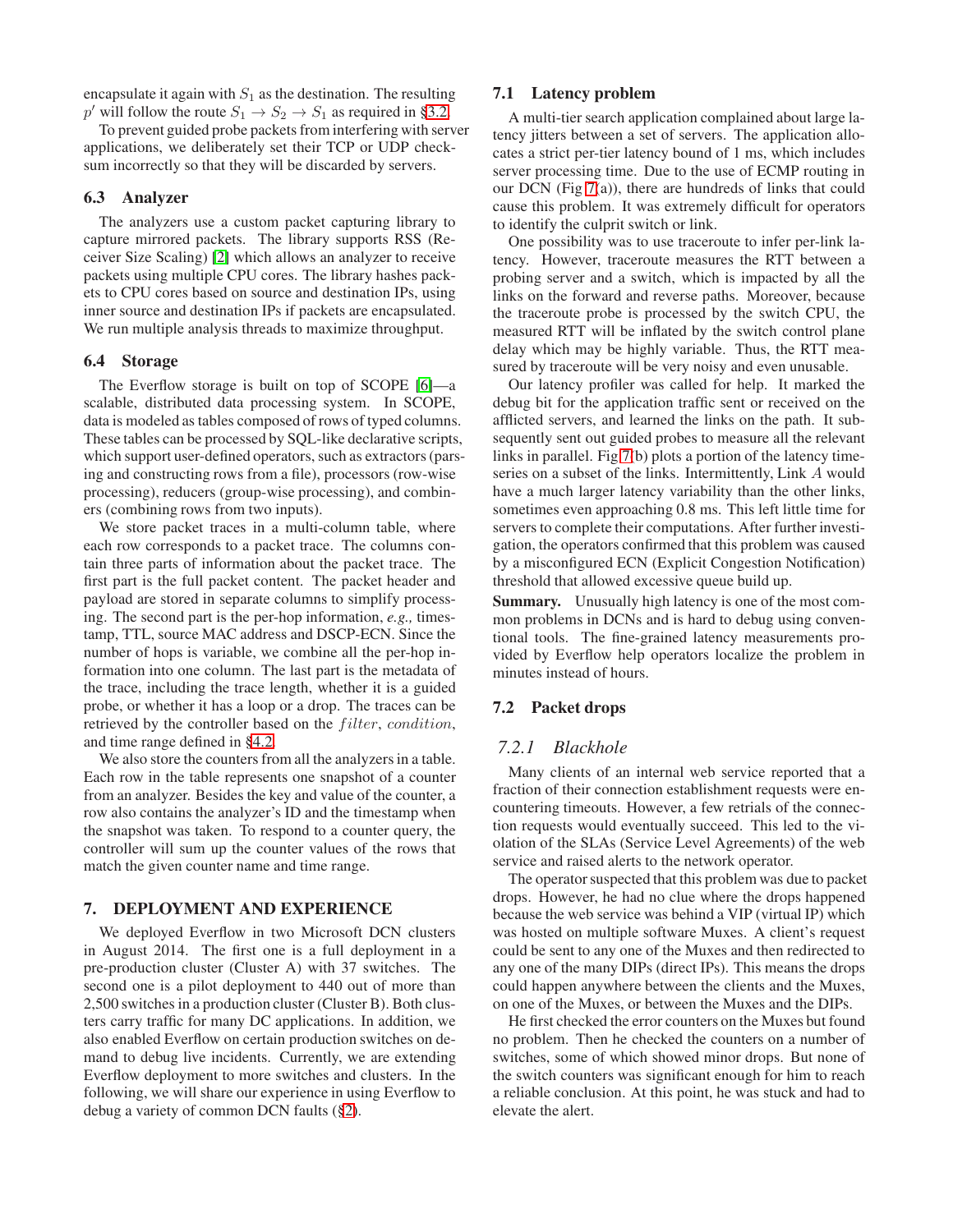

<span id="page-8-0"></span>**Figure 7: Profiling link latency Figure 8: A switch blackholes packets to a DIP behind a SLB Mux**

We ran the packet drop debugger to investigate this issue. From the drop debugger, we observed that many SYN packet traces that did not reach the DIPs after traversing the Muxes and that all these abnormal traces stalled one hop before the same switch S. The drop debugger subsequently launched guided probes, with the same 5-tuples as the dropped SYN packets, to  $S$  to validate the drops. The results showed that all the SYN packets destined to a specific DIP were dropped by  $S$ , suggesting that  $S$  was blackholing the packets to the  $DIP$  (Fig [8\)](#page-8-1).

Informed by our analysis, the operator analyzed the suspect switch thoroughly and found that one of the forwarding entries in the TCAM table was corrupted. Any packet that hit the corrupted entry would be dropped. Even worse, the switch did not report such drops in any counter. After a reboot, the switch started behaving normally and the timeout problem went away as well.

## *7.2.2 Silent packet drop*

Many DC applications in Cluster B detected abnormally high levels of TCP retransmissions. At the same time, the network-wide end-to-end monitoring system also showed that the ping probes between certain server pairs were experiencing around 2% loss rate. This caused severe performance degradation to the applications running in the network.

As was usual, the operator started with the switch counters but did not see anything particularly wrong. Given that the end-to-end probes did show drops, he suspected that this was caused by one switch silently dropping packets. The conventional approach to debug such a problem is to use tomography, *e.g.,* inferring the rough location of the culprit switch by sending many pings and traceroutes to exhaustively explore the paths and links in the network. After narrowing down to a few suspects, the operator would try to pinpoint the culprit by disabling and enabling the suspects one by one. However, since the DCN has nearly 25,000 links, such a brute-force approach will impose significant overhead and can easily take several hours.

Our packet drop debugger simplified the debugging process. From all the packet traces in the storage, it first extracted the ones that encountered drops during the same time

<span id="page-8-1"></span>period. Based on where the problematic traces stopped, the debugger quickly identified one suspect switch which appeared to be the next hop of most of the problematic traces. It then sent 1,000 guided probes to test each interface on the switch. In the end, the root cause was found to be one faulty interface on the switch that silently dropped a fraction of packets at random. All the application alerts stopped after the faulty interface was disabled.

## *7.2.3 Packet drops on servers*

In this incident, one internal application alerted that the throughput between its senders and receivers was 15% lower than normal. The application used UDP as the transport protocol and had many senders and receivers. All the receivers reported roughly equal amount of throughput loss. To isolate the UDP packet drops, the sender's team, receiver's team and network team were involved.

Due to the large number of senders, the sender's team could only sample a few senders and capture packets on those senders. From the captured traces, they confirmed that the packets were indeed sent. The receiver's team did the same thing on several receivers and found that packets were partially received. However, because the loads on the receivers were pretty high, they could not determine whether the missing packets were dropped by the network or by the receivers' NIC. At this stage, neither the network nor the receiver's teams could be released from debugging.

To find out where the packets were dropped, the network team used the Everflow drop debugger to mark the debug bit on a subset of the senders' traffic. From the resulting packet traces, the debugger showed that all the marked UDP packets successfully traversed the network and reached the last hop ToR (Top-of-Rack) switches to which the receivers were connected. Thus, the packet drops were happening at the receivers. After more investigation, the problem was found to be a recent update on the senders that caused some messages to use a new format which were not recognized by the receivers. Without Everflow, the network team would have a hard time proving that the drops were not in the network.

**Summary.** Packet drop is a common source of performance faults in DCNs. Localizing drops is extremely chal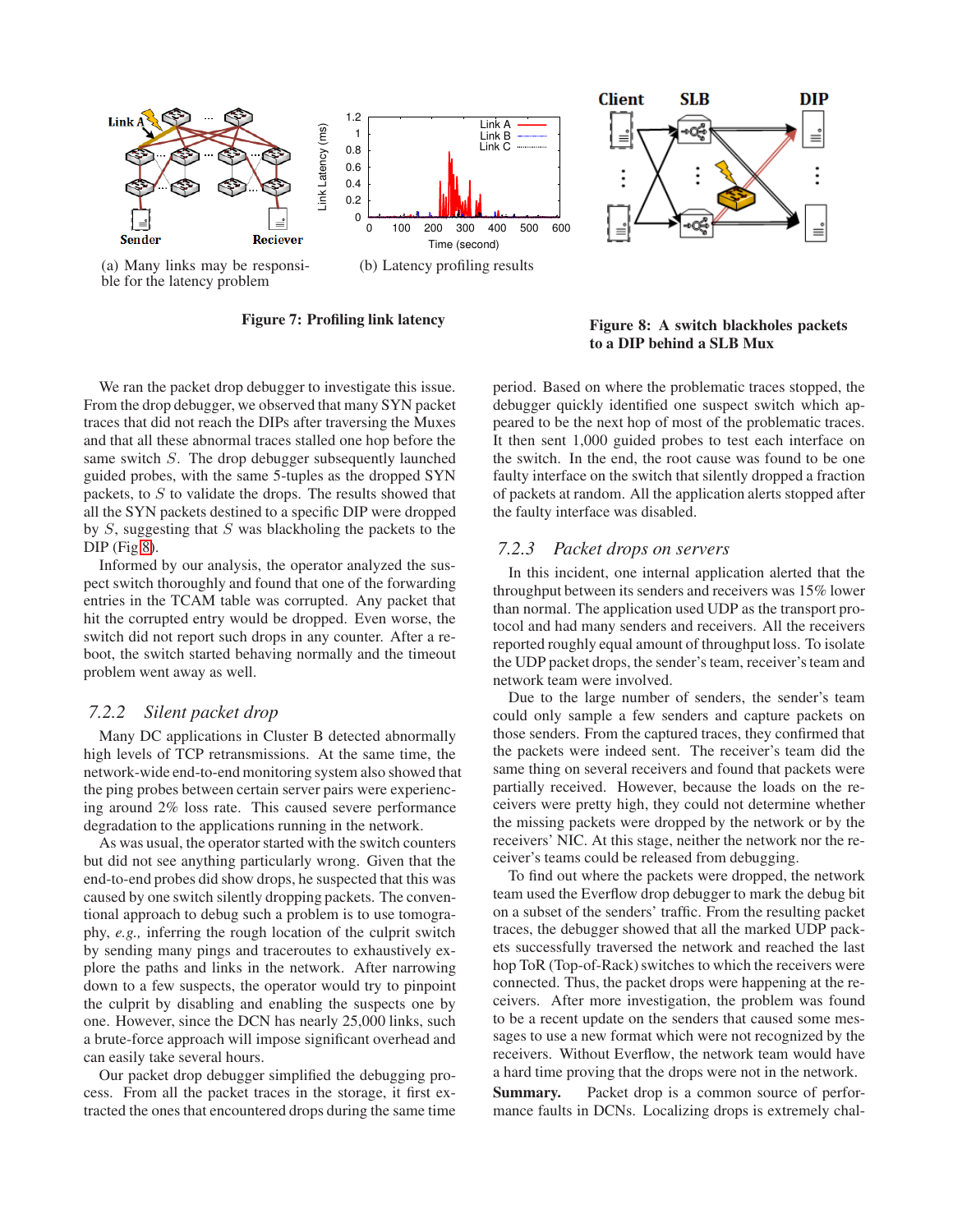lenging given the large number of devices involved (servers, switches, Muxes, etc.). Everflow offers an efficient and reliable way to track packets throughout the network and dramatically simplifies the drop debugging process.

# <span id="page-9-0"></span>**7.3 Loop**

Under normal circumstances, we do not expect to see any loops in a DCN. Surprisingly, the Everflow loop debugger did catch quite a few loop incidents in Cluster B. All the loop traces showed the same pattern — they involved a packet that kept bouncing back and forth between a SLB Mux and a DIP until its TTL became 0.

Figure [9](#page-10-0) shows how a loop forms. Initially a request packet to  $VIP_0$  is sent to a SLB Mux, which then encapsulates and sends the packet to a DIP. When the DIP server receives and decapsulates the packet, it finds that the inner header destination IP  $(VIP_0)$  does not match its designated VIP. Instead of discarding the packet, the DIP server throws the packet back to the network. As a result, this packet is sent back to the Mux again, forming a persistent loop.

We call it an *overlay* loop since it results from inconsistent views between two servers (Mux and DIP). Unlike a network-level loop, an overlay loop cannot be detected by examining the forwarding table on switches. In fact, the forwarding tables are all correct. At the same time, an overlay loop can result in unnecessary waste of network and server resources or even unavailability. In these incidents, the loops caused 30x amplification of the affected traffic. The traffic trapped in the loops accounted for roughly 17% of the total traffic received by the problematic DIPs.

**Summary.** Contrary to conventional wisdom, loops can form in a DCN due to the wide use of server overlays that participate in packet forwarding. Everflow provides an effective way to detect and debug such loops, which allows the loops to be fixed before they trigger severe failures.

## **7.4 Load imbalance**

The SNMP link monitor reported imbalanced loads on the links from four leaf switches to a ToR switch in Cluster A. Fig [10\(](#page-10-1)b) shows the part of the topology that is related to this incident. Because the loads on these links were affected by all the upstream switches of the ToR, the operator had no clue about why this imbalance happened.

The Everflow ECMP profiler was used to debug this problem. It started by requesting fine-grained load counters from the Everflow analyzers and breaking down the load by traffic towards physical server IP prefixes *vs.* traffic towards SLB VIP prefixes. It found that the traffic to physical servers was indeed balanced, but the VIP traffic was doing just the opposite. To understand this phenomenon, the profiler further broke down the traffic by individual VIP prefixes under the ToR. It turned out that only the traffic destined to three VIP prefixes was imbalanced. As shown in Fig [10\(](#page-10-1)a), the load of the three VIP prefixes on link  $Leaf_4 \rightarrow ToR$  is 2.6 times that on link  $Leaf_3 \rightarrow ToR$ .

A follow-up investigation showed that this incident was due to a failure in BGP route advertisement. Specifically, the first three leaf switches failed to advertise the routes for these three VIP prefixes to some of its upstream spine switches (Fig [10\(](#page-10-1)b)). This led to the uneven split of the traffic going to the three VIP prefixes, starting from the spine switches down to the leaf switches.

**Summary.** Load imbalance can arise due to a variety of reasons. The Everflow ECMP profiler supports flexibly classifying the traffic and providing detailed load information per traffic class. Therefore, it can not only detect load imbalance incidents but also help identify their causes. The latter cannot be easily done based on the aggregate load counters.

## **7.5 Low RDMA throughput**

Our DCN is deploying RoCEv2-based RDMA. However, the RDMA engineering team found that RDMA performed poorly when there were a small amount of packet losses (*e.g.,* due to a switch interface bug or packet corruption). For example, even with 0.01% loss rate, the throughput of a RDMA flow would drop below 10 Gbps (i.e., less than 25% of the optimal throughput of 40 Gbps). Such degradation was far worse than expected.

Initially, the engineers attempted to debug this problem by capturing the RDMA packets on both ends of the servers using a customized tool provided by the RDMA NIC vendor. However, due to the high data rate, the tool would impose significant capturing overhead on the NIC and also miss a fraction of the packets. As a result, when the engineers examined the packet dumps and saw no bad symptom, they could not tell whether this was because the flow behavior had changed (due to the extra capturing overhead) or because there was not enough diagnostic information. Moreover, the tool can capture only L3 packets but not L2 packets like PFC.

We used our RDMA debugger to investigate this problem. The throughput of an RDMA flow is affected by three types of control packets: PFC (Priority-based Flow Control), NACK (Negative Acknowledgment) and CNP (Congestion Notification Packet), all of which are captured by Everflow. From the control packet traces, we saw an unexpected correlation between the PFC and NACK packets. When a receiver generated a NACK in response to a packet loss, it almost always generated another PFC packet with a long PAUSE period. The effect of the PAUSE was propagated hop-by-hop back to the sender,<sup>[3](#page-9-1)</sup> and ultimately slowed the sender.

We reported this problem to the NIC vendor who later found a bug in their NIC driver. This bug caused the NIC to halt the buffer, and subsequently triggered a PFC with a long PAUSE period during the NACK generation.

**Summary.** Everflow provides a reliable and yet independent way to observe and debug network protocol misbehaviors. This is particularly useful when host-based capturing of protocol packets is too expensive (*e.g.,* for RDMA) or unavailable (*e.g.,* for PFC).

# **8. SYSTEM EVALUATION**

<span id="page-9-1"></span><sup>3</sup>To avoid buffer overflow, a switch uses PFC to force its upstream neighbor (another switch or a server NIC) to PAUSE data transmission.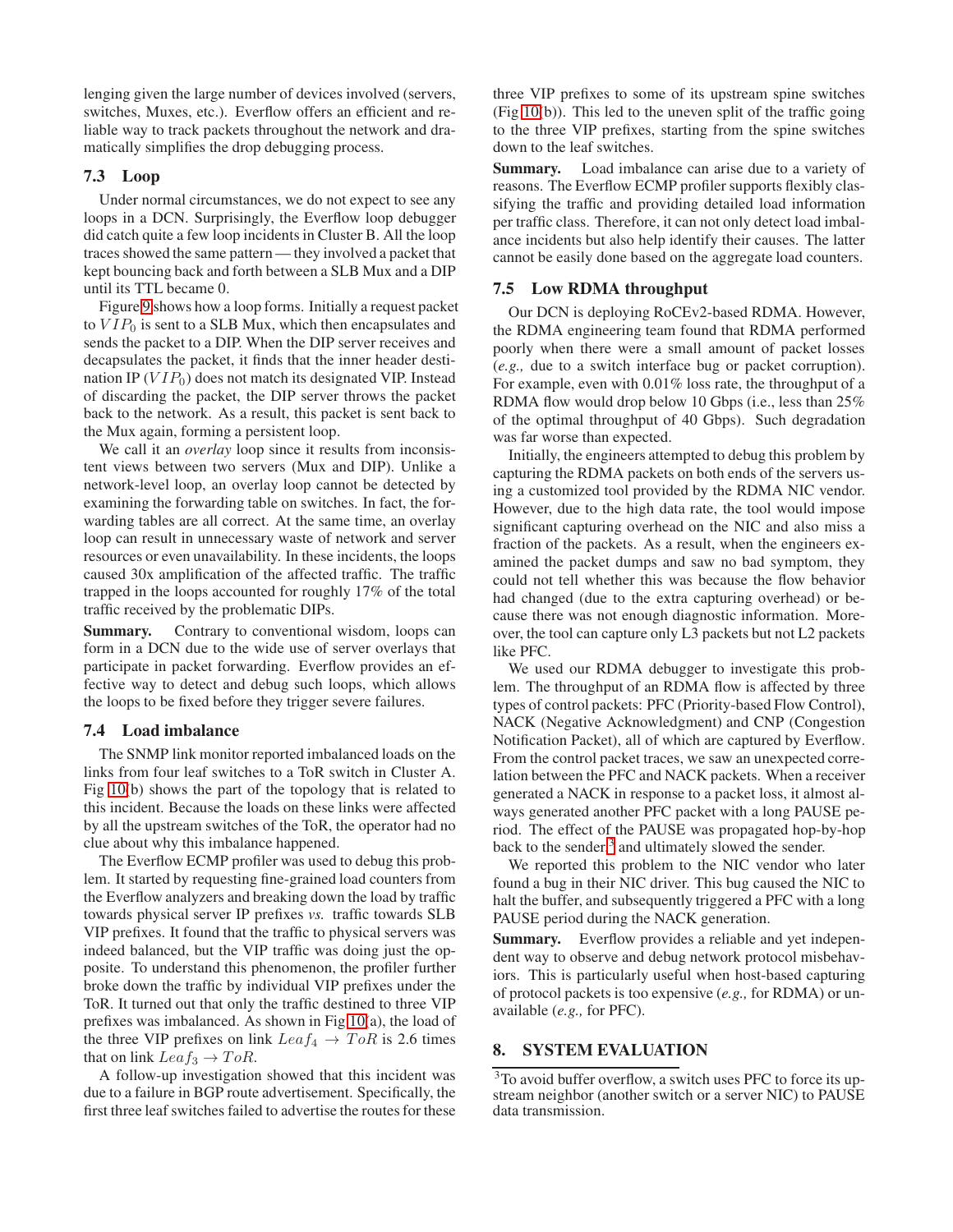

<span id="page-10-0"></span>**Figure 9: An overlay loop formed between a SLB Mux and a DIP**



(a) Traffic to 3 VIP prefixes is imbalanced (b) Imbalance due to prefix an-



nouncement failure from leaf switches to spine switches

#### <span id="page-10-1"></span>**Figure 10: Load imbalance incident**

We evaluate Everflow's capacity, overhead and deployment cost and show that it can easily scale to a large DCN with 10K switches, 250K links and 100 Tbps traffic. In the analysis below, we ignore the switch overhead because match-and-mirror is done completely at the switch's data plane and incurs zero overhead on the switch's CPU ([§6.1\)](#page-6-0).

#### **8.1 Capacity**

**Analyzer.** We use servers with Xeon 16-core, 2.1 GHz CPU, 128 GB memory and 10 Gbps Ethernet NIC. Depending on the packet size, the bottleneck may be the CPU (capped by number of packets per second, or *pps*) or Ethernet NIC.

For small packets, our packet capturing library achieves around 600K pps per thread. With RSS support, which scales capturing throughput linearly with the number of CPU cores, our library is capable of capturing 4.8M pps using 8 CPU cores.[4](#page-10-2) Because our analysis task is light weight, one CPU core can easily analyze more than 600K pps. Thus we run 8 capturing threads and 8 analysis threads, with one thread per core. In total, each server can process *4.8M pps* with 16 cores.

For large packets, the NIC becomes the bottleneck. If all packets are 1,500 bytes (standard MTU in DCNs), a server with a 10 Gbps NIC will handle only  $10Gbps/8/1500 =$  $0.83Mpps$ . Meanwhile, memory is never a bottleneck. Since the analyzer only buffers packets that arrive in the last sec-ond ([§4\)](#page-4-2), maximum memory usage is  $10Gbps \times 1s = 1.25GB$ .

**Reshuffler.** The reshuffler processes packets at a switch's line rate. Using a switch with  $128 \times 10Gbps$  ports, a reshuffler can support 1.28 Tbps or 10 billion pps.

# **8.2 Overhead**

**Bandwidth.** From our current deployment, the mirrored traffic volume is only *0.38%* of the DCN traffic and the average mirrored packet size is 156.4 bytes. Currently we do not truncate packets due to the limitations of commodity switches used in our DCN. Given 100 Tbps of DCN traffic,

the mirrored traffic requires *380 Gbps* network bandwidth and *300M pps* CPU processing power.

**Storage.** We breakdown the storage overheads into counters and traces. Because the number of links is much larger than the number of switches or Muxes, the link counters dominate all the other counters. For each link, we have 6 load counters (3 in each direction) and 4 latency counters (for latency histogram). Given 250K links, the total number of counters is 2.5M. Since each counter takes 20 bytes and the update interval is 10 seconds, each analyzer consumes only  $2.5M \times 20B/10s = 5MB/s$  for uploading all the counters into storage.

In our deployment, analyzers record less than 0.01% of all traces, since most normal traces are aggregated into counters ([§4.1\)](#page-4-0). Thus uploading packet traces requires only  $380Gbps \times$  $0.01\%/8 = 4.75MB/s$  in total. Such a data rate can be easily handled by the distributed storage service.

**Query delay.** The response time of answering a query by an Everflow application mainly depends on the data volume being queried. We benchmark the *GetTrace()* query on 10 GB traces (roughly equal to the amount of traces generated in 30 minutes), and the SCOPE job finishes in one minute. We observe similar query delay for *GetCounter()*. For all the incidents presented in [§7,](#page-7-0) we never need to query more than 10 GB of data.

#### **8.3 Deployment cost**

Since most mirrored packets are small, the analyzers are bottlenecked by the CPU. Given a total of 300M pps (or 380 Gbps) mirrored traffic, we need  $300Mpps/4.8Mpps = 63$ analyzers. Furthermore, a single switch-based reshuffler is sufficient to handle all the mirrored traffic. We currently use two reshufflers for failure resilience.

## **9. RELATED WORK**

Our work builds on several themes of related work.

**Mirroring.** Like Everflow, Planck [\[31\]](#page-12-3) and PacketHistory [\[14\]](#page-12-2) monitor network through switch mirroring. In Planck, switches mirror traffic at over-subscribed ports to a directly attached server. It focuses on packets at a single device instead of network-wide packet traces. PacketHistory mirrors all packets at switches to remote servers. For large scale

<span id="page-10-2"></span><sup>4</sup>Advanced packet capturing libraries like DPDK [\[1\]](#page-11-5) NetMap [\[32\]](#page-12-11) and WireCap [\[34\]](#page-12-12) can support more than 20Mpps using 8 cores.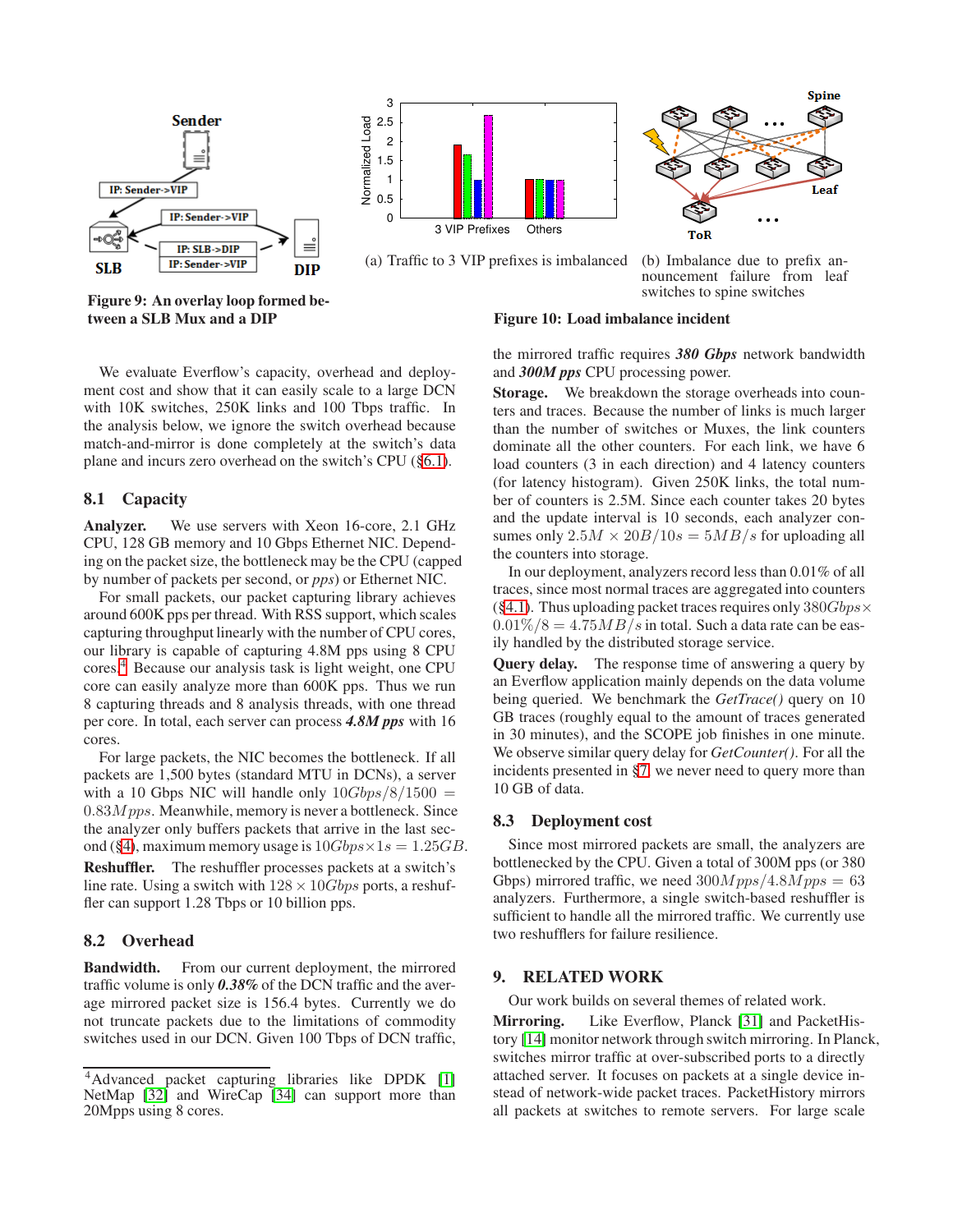DCNs, its approach incurs significant overhead to transmit and process all traffic. It may also cause congestion and hurt ongoing applications. In comparison, to lower overhead, Everflow uses "match" to select the right traffic to mirror.

**Sampling.** Many recent works [\[7,](#page-11-0) [8,](#page-11-6) [29,](#page-12-1) [33,](#page-12-13) [36\]](#page-12-0) focus on sampling network traffic. NetFlow [\[7\]](#page-11-0) and OpenSketch [\[36\]](#page-12-0) aggregate information (*e.g.,* number of bytes) at flow level and do not provide fine-grained, packet-level information. sFlow [\[29\]](#page-12-1) randomly samples packets at switches. It only provides per-device information and cannot track packet paths across multiple devices. Another work [\[8\]](#page-11-6) proposes sampling packets with a consistent hash function. It does not cover what packets to sample or how to analyze sampled packets. In contrast, Everflow presents a flexible and rulebased end-to-end solution that traces packets of interest across the network and analyzes the traces in real time.

**Probing.** Per-packet tracing tools such as traceroute, ICMP, and Tulip [\[25\]](#page-12-14) can track a packet's path in the network. A recent work [\[27\]](#page-12-15) proposes using IP pre-specific timestamp option to dissect RTT, but is limited to specific portions of the path in the Internet. These works can be classified as out-of-band diagnosis because they use packets that are different from the actual application. In comparison, Everflow focuses on in-band tracing.

OFRewind [\[35\]](#page-12-16) proposes "record and replay", which is another way of probing. Everflow has a similar capability, but it is more flexible than merely replaying past traffic. For example, Everflow can instrument a probe to bounce between switches for measuring latency.

Further, existing tools cannot trace beyond middleboxes (*e.g.,* load balancers and VNet gateways), which can encapsulate or modify packets. Everflow correlates packets entering and leaving middleboxes to construct full packet traces.

Fault detection. Several works [\[9,](#page-11-7) [10,](#page-11-8) [22,](#page-12-4) [23\]](#page-12-5) detect network faults by checking routing configuration and policy. They analyze routing rules and validate compliance with network policy (*e.g.,* no forwarding loops). They rely on control plane information and focus on verifying the forwarding tables. As a result, they cannot diagnose packet level problems. Other works monitor virtual switches [\[26\]](#page-12-17) or use operational data, such as router syslog [\[3,](#page-11-9) [11,](#page-11-10) [15,](#page-12-18) [30\]](#page-12-19) or AS route dissemination [\[13\]](#page-12-20), for fault detection. They are complementary to Everflow because they focus on different aspects than Everflow, which targets fine-grained packet-level faults based on data plane tracing.

## **10. CONCLUSION AND FUTURE WORK**

We present Everflow, a scalable packet-level telemetry system for large DCNs. Everflow leverages switch's "match and mirror" capability to capture consistent traces of packets across DCN components and injects guided probes to actively replay packet traces. For fault debugging applications, Everflow provides flexible query interfaces and configurable APIs on top of an efficient and light weight analytics pipeline. Through deployment in Microsoft's DCNs, Everflow demonstrated its utility as an indispensable tool for troubleshooting DCN faults.

In the future, we plan to extend Everflow to make use of the features offered by new programmable switching ASIC [\[4,](#page-11-11) [20\]](#page-12-21), including hardware timestamping and packet metadata matching. Switch timestamping will dramatically simplify the measurement of link roundtrip latency, and packet metadata matching (*e.g.,* based on checksum error or parity error) will provide insight into the reason of packet drops. We also plan to extend Everflow to the cloud provider's wide area network [\[16,](#page-12-22) [19\]](#page-12-23), where, similar to DCNs, servers and network traffic are under its control.

## **Acknowledgements**

We thank our Microsoft colleagues, especially Paul Wang, Yongqiang Xiong, George Chen, Kamil Cudnik and Ahsan Arefin, for their help in building and deploying Everflow. We also thank the reviewers and our shepherd Geoff Voelker for their constructive feedback. Y. Zhu, H. Zheng and B. Y. Zhao are supported in part by NSF grants IIS-1321083, CNS-1224100, and CNS-1317153.

# <span id="page-11-5"></span>**11. REFERENCES**

- <span id="page-11-3"></span>[1] Data plane development kit. [http://www.dpdk.org/.](http://www.dpdk.org/)
- [2] Receive side scaling. [https://msdn.microsoft.com/en](https://msdn.microsoft.com/en-us/library/windows/hardware/ff567236(v=vs.85).aspx)[us/library/windows/hardware/ff567236\(v=vs.85\).aspx.](https://msdn.microsoft.com/en-us/library/windows/hardware/ff567236(v=vs.85).aspx)
- <span id="page-11-9"></span>[3] A. Arefin, A. Khurshid, M. Caesar, and K. Nahrstedt. Scaling data-plane logging in large scale networks. In *MILCOM*, 2011.
- <span id="page-11-11"></span>[4] P. Bosshart, G. Gibb, H.-S. Kim, G. Varghese, N. McKeown, M. Izzard, F. Mujica, and M. Horowitz. Forwarding metamorphosis: Fast programmable match-action processing in hardware for SDN. In *SIGCOMM*, 2013.
- <span id="page-11-1"></span>[5] J. Case, M. Fedor, M. Schoffstall, and J. Davin. RFC 1157: Simple network management protocol.
- <span id="page-11-4"></span>[6] R. Chaiken, B. Jenkins, P.-Å. Larson, B. Ramsey, D. Shakib, S. Weaver, and J. Zhou. Scope: easy and efficient parallel processing of massive data sets. *VLDB*, 2008.
- <span id="page-11-0"></span>[7] B. Claise. RFC 3954: Cisco systems netflow services export version 9 (2004).
- <span id="page-11-6"></span>[8] N. G. Duffield and M. Grossglauser. Trajectory sampling for direct traffic observation. *IEEE/ACM Trans. Netw.*, June 2001.
- <span id="page-11-7"></span>[9] S. K. Fayaz and V. Sekar. Testing stateful and dynamic data planes with flowtest. In *HotSDN*, 2014.
- <span id="page-11-8"></span>[10] A. Fogel, S. Fung, L. Pedrosa, M. Walraed-Sullivan, R. Govindan, R. Mahajan, and T. Millstein. A general approach to network configuration analysis. In *NSDI*, 2015.
- <span id="page-11-10"></span>[11] R. Fonseca, G. Porter, R. H. Katz, S. Shenker, and I. Stoica. X-trace: A pervasive network tracing framework. In *NSDI*, 2007.
- <span id="page-11-2"></span>[12] R. Gandhi, H. H. Liu, Y. C. Hu, G. Lu, J. Padhye, L. Yuan, and M. Zhang. Duet: Cloud scale load balancing with hardware and software. In *SIGCOMM*, 2014.